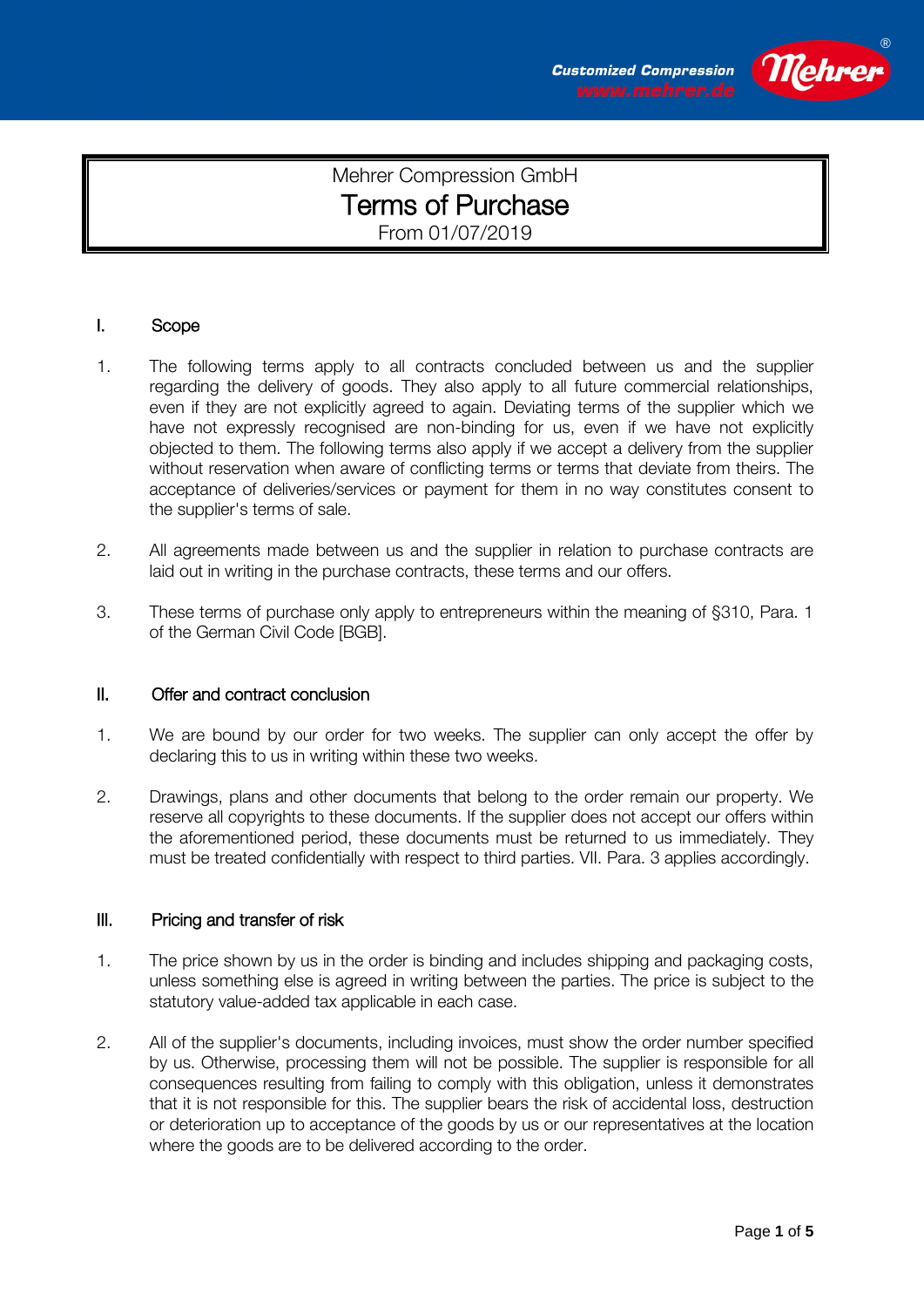

- 3. Unless a different written agreement has been made with the supplier, we will pay at a 3% discount within 14 working days calculated from the time the goods are delivered by the supplier and receipt of invoice or net within 30 days.
- 4. Payment is made subject to an invoice check.
- 5. We are entitled to statutory offsetting and retention rights to the fullest extent. We are entitled to assign all claims from the contract without the supplier's consent. The supplier is not entitled to assign claims from the contractual relationship to third parties without our prior written consent.

### IV. Delivery and delivery period

- 1. Deviations from our agreements and orders are only permitted following our prior written consent. Agreed dates and periods are binding. When the goods are received by us is definitive in terms of compliance with the delivery date or delivery period. If an "ex-works" or "shipping-included" delivery is not agreed, the supplier must supply the goods taking account of the usual times for loading and shipment.
- 2. If the supplier does not meet the deadlines it promises, then we are entitled after granting an appropriate grace period – to withdraw from the contract, conclude a congruent hedging transaction and/or demand compensation due to non-fulfilment at our own discretion without prejudice to further legal provisions. We have the right to claim for the reimbursement of all additional costs incurred by us due to late deliveries or service provision. Accepting delayed deliveries or services does not mean claims for reimbursement are waived.
- 3. The supplier is obligated to make us aware in writing immediately if circumstances emerge or become known to it which could result in the confirmed delivery times not being complied with.
- 4. Subject to proof to the contrary, the values determined by us during goods receiving inspection are definitive for piece quantities, weights and dimensions.
- 5. The acceptance test certificate is a component of the delivery. In the event of arrears, we are entitled to demand lump-sum damages for arrears amounting to 1% of the delivery value for every full week lapsed, but no more than 5%; we reserve the right to assert further legal claims (withdrawal and compensation instead of performance). The supplier is entitled to demonstrate to us that no damage or essentially minor damage has been incurred as a result of the arrears.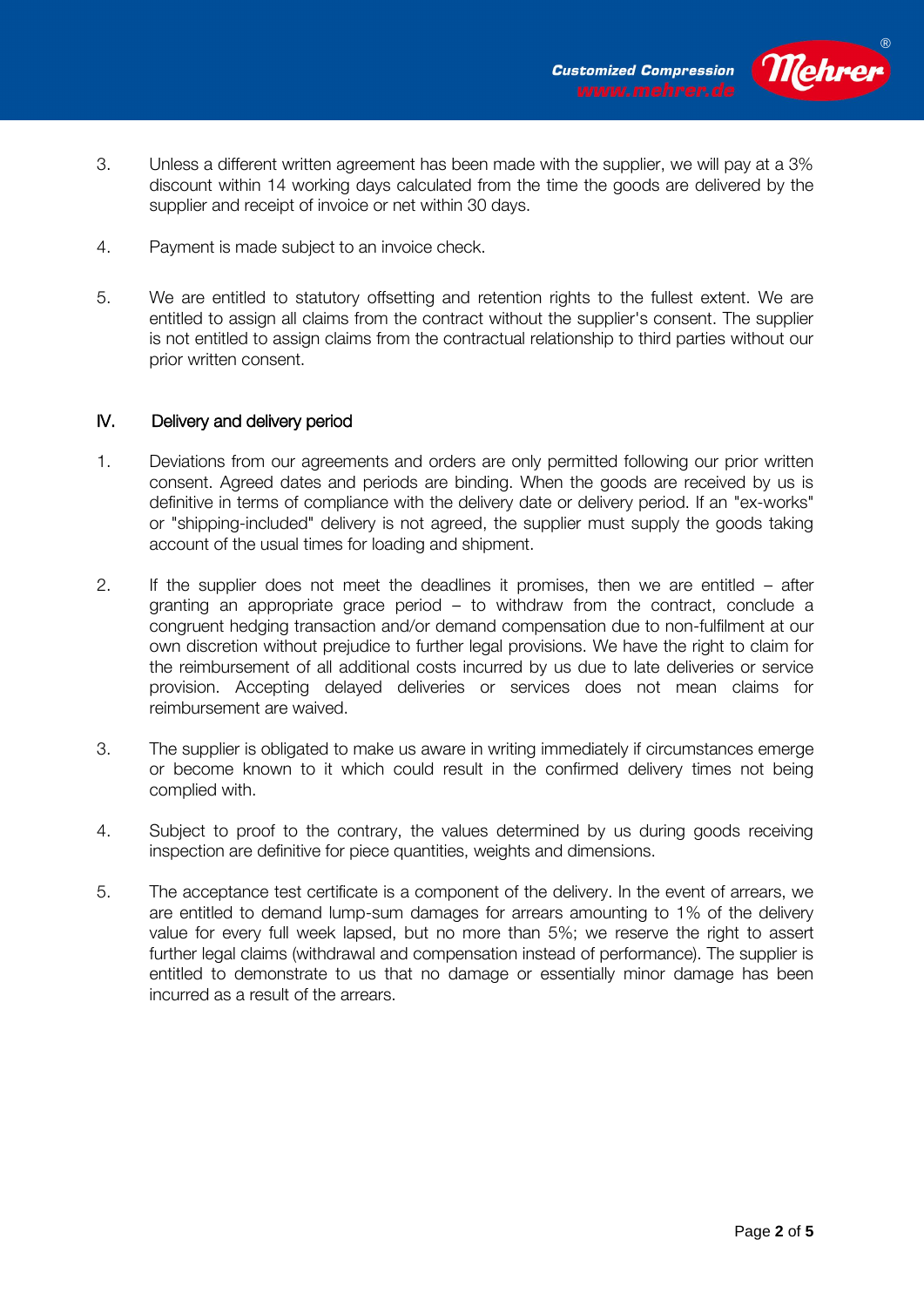



# V. Warranty / liability

1. Acceptance is performed subject to a check for correctness and suitability. We are entitled to hold off with this check until this is doable as part of the respective course of business; in this regard, the supplier waives its objection to any notices of defects raised late.

If the delivered goods are not intended for our own use, then we have no obligation to check the goods. The forwarding of a notice of defects sent to us by our customer about the delivered goods is also considered to be a timely notice of defects with respect to the supplier.

2. For defective deliveries or services, we are entitled at our own discretion to claim for supplementary performance free of charge (substitute delivery or subsequent improvement), to demand a lowering of the purchase price (reduction) or to withdraw from the contract without prejudice to other rights to which we are entitled according to statutory regulations. The period of limitation is 36 months, calculated from the time of the transfer of risk, unless

the mandatory provision of §445 b and §478, Para. 2 of the BGB intervenes.

- 3. If a receiving inspection is necessary which exceeds the usual scope as a result of a defective delivery, then the supplier will bear the costs for this. This does not apply if the supplier demonstrates that it is not responsible for the defective deliveries.
- 4. In urgent cases, especially to prevent acute dangers or to avoid excessive damage, we are entitled to remedy the identified defects ourselves at the supplier's cost. We are also entitled to do this if the supplier is in arrears.
- 5. The remaining mandatory provisions of delivery recourse remain unaffected.

## VI. Supplier liability / insurance protection

- 1. If claims for compensation are made against us by third parties due to a product defect for which the supplier is responsible, the supplier must indemnify us against all claims from third parties at the first request and reimburse us the costs necessary to defend against these claims if the cause is in the supplier's sphere of control and organisation and it alone is liable in relation to third parties.
- 2. If we have to perform a recall action due to a defect within the meaning of the number above, the supplier is obligated to reimburse us for all expenses resulting from or involved in performing a recall action. We will notify the supplier of the content and scope of the recall action and provide it with an opportunity to make a statement as far as this is possible and temporally reasonable. Any further legal claims remain unaffected by this.
- 3. The supplier is obligated to procure product liability insurance with a coverage amount appropriate to the goods of at least €10m per person / property damage and to maintain this. Any further legal claims remain unaffected by this.
- 4. The supplier ensures that no rights of third parties are violated in connection with its delivery. If we are subjected to a claim from a third party because the supplier's delivery violates a statutory property right of the third party, then the supplier obligates itself to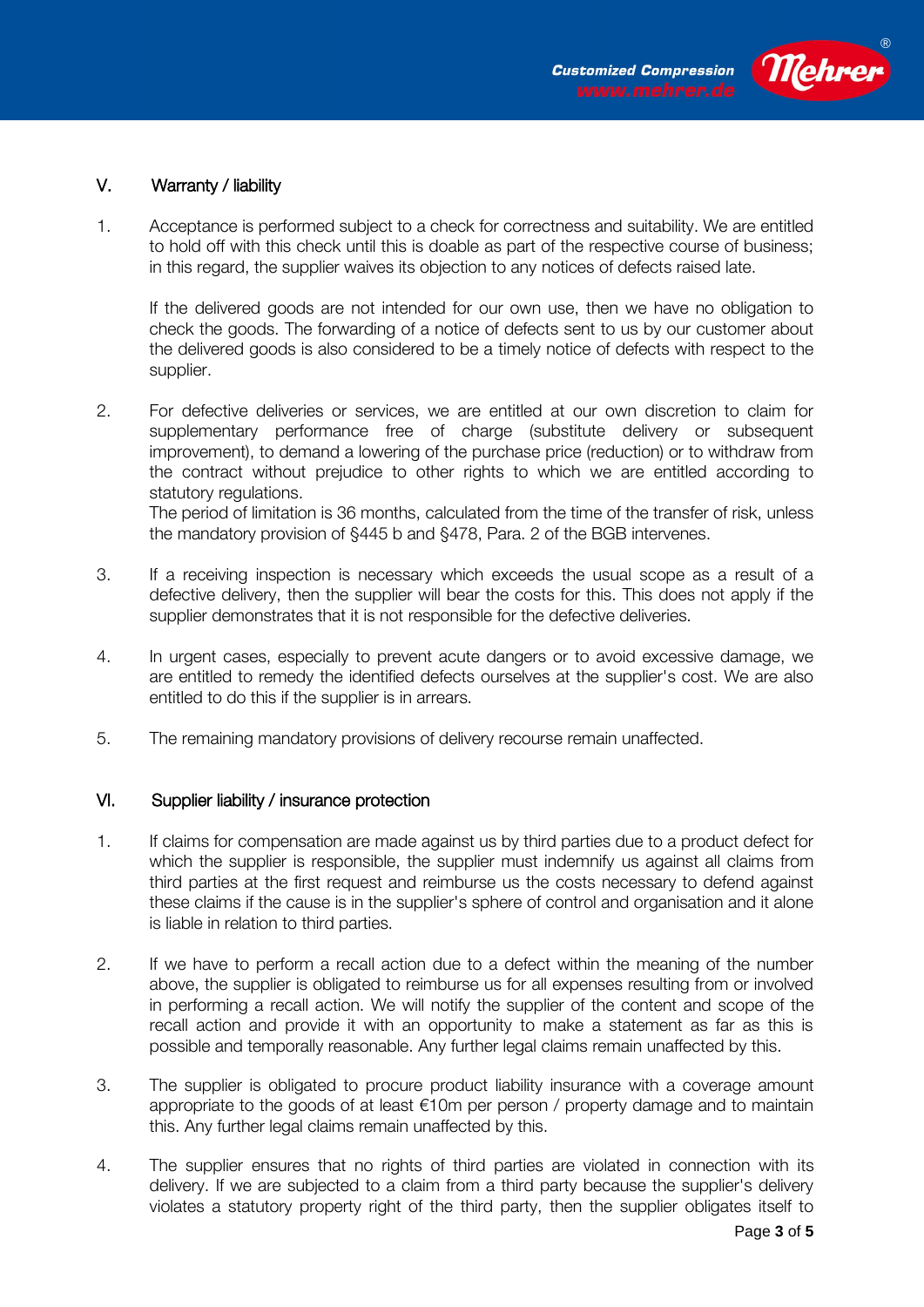

indemnify us against these claims at the first request, including all necessary expenses incurred by us in relation to the claim by the third party and its defence. We are not entitled to recognise the claims of the third party nor make agreements with the third party regarding these claims without the written consent of the supplier. The statute of limitations for these indemnity claims is three years, calculated from the time of our knowledge of the claim by the third party, but 10 years from delivery of the item at the latest.

5. The supplier indemnifies us against all claims which a customer of ours asserts due to the advertising statements of the supplier, the manufacturer within the meaning of §4, Para. 1 or 3 of the German Product Liability Act or of an assistant of one of the aforementioned and which would not have existed without the advertising statement, or not to this amount. This rule applies irrespective of whether the advertising statement comes before or after the conclusion of this contract.

#### VII. Retention of title

- 1. All parts and documents supplied by us remain our property. They must only be used for their intended purpose. The processing of materials and the assembly of parts take place for us. There is agreement that we are a joint owner of the products manufactured using our materials and parts based on the ratio of the value of the provision to the value of the overall product, insofar as these products are kept safe for us by the supplier. If the item provided by us is inseparably mixed with other items not belonging to us, then we shall acquire joint ownership of the new item based on the proportion of the value of the reserved item (purchase price plus value-added tax) to the other mixed items at the time of mixing. If the mixing is such that the item of the supplier is considered to be the main item, then it is considered to be agreed that the supplier will assign joint ownership to us on a proportional basis; the supplier will keep the sole title or joint ownership safe for us. We reserve ownership of tools. The supplier is also obligated to use the tools exclusively for manufacturing the goods ordered by us. From the outset, the supplier assigns to us any claims for compensation from the insurance of our tools; we hereby accept this assignment. The supplier is obligated to have any maintenance, inspection or servicing work performed at its own cost. It must notify us immediately of any incidents; if it is guilty of neglecting to do so, claims for compensation remain unaffected. Rules from any signed tool lending contracts take priority over these general terms. If the security interests to which we are entitled as per these regulations exceed the purchase price of all of our as yet unpaid reserved goods by more than 10%, we are obligated to release the security rights at our discretion upon the request of the supplier.
- 2. The supplier may exploit the items outlined in Number 1 beyond this contract, and/or pass them on to third parties or make them accessible to third parties, only with our written consent. Once the respective contract is fulfilled, the supplier must return these parts / documents to us immediately at its own cost.
- 3. The supplier is obligated to treat in strict confidence all obtained illustrations, drawings, calculations, other documents and information. They may be disclosed to third parties only with our express consent. The confidentiality obligation also applies after the contract is completed. It ceases to exist, however, if and insofar as the production know-how contained within the handed-over illustrations, drawings, calculations and other documents has become general knowledge or the supplier was demonstrably aware of it before the time of notification.